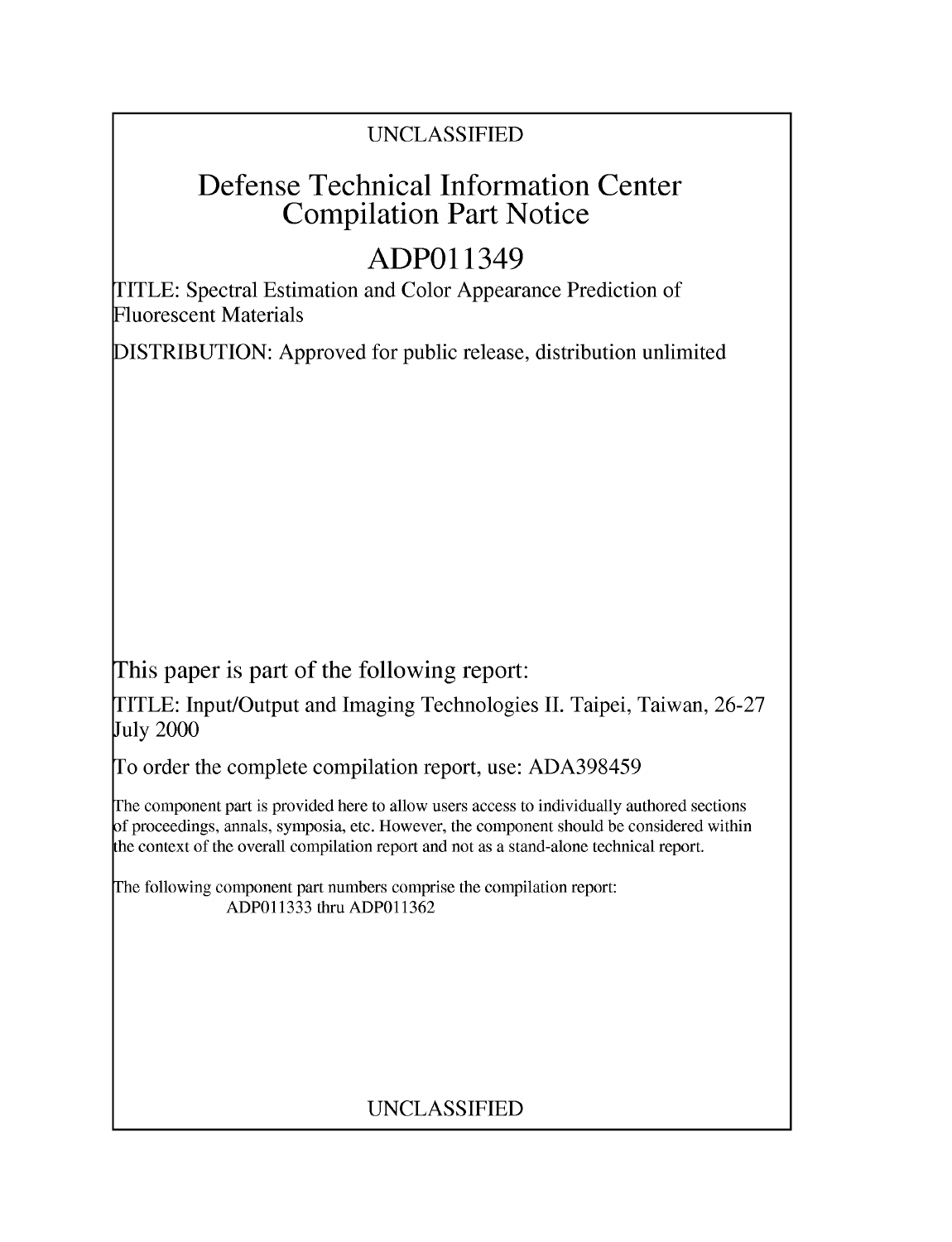# Spectral Estimation and Color Appearance Prediction of Fluorescent Materials

Bore-Kuen Lee<sup>a\*</sup>, Feng-Chi Shen<sup>a</sup> and Chun-Yen Chen<sup>b</sup>

'Department of Electrical Engineering, Chung-Hua University, Hsinchu City, Taiwan, R.O.C. *b* Opto-Electronics & Systems Laboratories, Industrial Technology Research Institute, Hsinchu County, Taiwan, R.O.C.

### ABSTRACT

In this paper, we present a method to estimate the reflected and fluorescent spectral radiance factors of a fluorescent object based on spectrophotometric data without using a monochromator. We use truncated Fourier series to approximate both two spectral radiance factors. Then, based on the measured spectral obtained from a spectroradiometer, the coefficients of the truncated Fourier series are estimated using an weighted least square algorithm. The weighting function is defined as the sum of the CIE standard x, y, and z color matching functions. With the estimated reflected and fluorescent spectral radiance factors, we can predict the color appearance of a fluorescent object under other sources such that the color difference is minimized from viewpoint of human vision.

Keywords: fluorescent objects, fluorescent spectral radiance factor, spectral estimation, color appearance

#### 1. **INTRODUCTION**

Fluorescent material has been widely applied in various industries. The fluorescent materials have higher lightness and saturation compared with the traditional non-fluorescent materials. The applications of the fluorescent materials include (i) fluorescence dyestuff, such as varnish, toys, printery, and furnishing, (ii) fluorescent ink, such as printing, and warning sign, and (iii) brightening agents such as spin, weave, and papermaking, In industry, the fluorescent materials may be divided into three major categories: brightening agent, the sunlight fluorescent, and inorganic fluorescent.

Though the applications of the fluorescent materials have become more and more important, it is difficult to determine their appearances under different sources. Except for traditional reflected radiance, the fluorescent materials may produce additional radiance called fluorescence, i.e., producing low-frequency radiant energy due to high-frequency energy stimulation. Therefore the chromatic coordinates or the tristimulus values of fluorescent objects will vary dramatically under different light sources. To correctly predict the appearance of a fluorescent object under some specified light source is the main problem for the applications of the fluorescent materials. From the viewpoint of spectrophotometry<sup>1</sup>, the fluorescence phenomenon can be characterized by the sum of the one-dimensional reflected spectral radiance factor  $\beta_s$  and the twodimensional fluorescent spectral radiance factor  $\beta_L$ . The key issue to study a fluorescent material is to determine these two spectral radiance factor functions.

Several methods<sup>1,2,6</sup> had been proposed to determine the spectral reflected radiance factor  $\beta_s$  and spectral luminescent radiance factor  $\beta_L$ . For the one-monochromator method<sup>1</sup>, light irradiates on the fluorescent materials and a monochromator is used to control the wavelength range measured by detectors. By using the one-monochromator method, we can obtain the overall spectral radiance factor  $\beta<sub>r</sub>$ , which is the sum of the spectral reflected radiance factor  $\beta<sub>s</sub>$  and spectral luminescent radiance factor  $\beta_L$ . However, the spectral reflected radiance factor  $\beta_s$  and spectral luminescent radiance factor  $\beta_L$  can not be distinguished from  $\beta$ <sub>r</sub>. The experiment of the one-monochromator method is easy to establish. However, as the fluorescent spectral radiance function  $\beta_L$  can not be obtained, this method can be applied to determine the color appearance of the fluorescent object under a specified source.

<sup>&</sup>quot;Correspondence: Email: bklee@chu.edu.tw, Telephone: +886-3-5374281 ext. 8511; Fax: +886-3-5374281 ext. 8930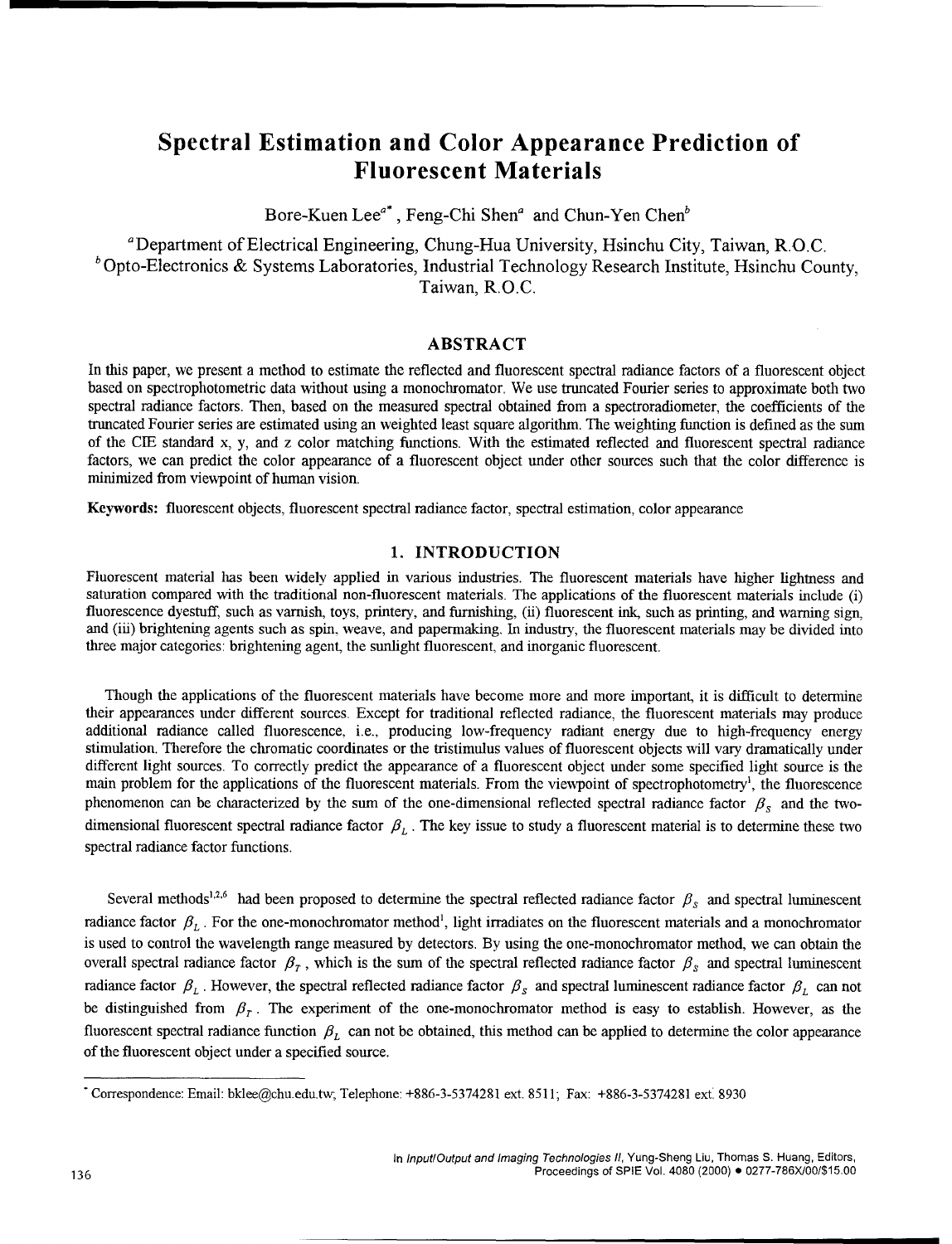For the two-monochromator method<sup>1,2,3,4,5</sup>, two monochromators are used as a monochromatic radiation selector and a radiant detector, respectively. When light passes through the first monochromator, the monochromatic radiation at selected wavelength irradiates the fluorescent material. The second monochromator then measure the reflected and re-emitted radiation from the fluorescent material at various wavelengths. Therefore we can obtain a two-dimensional reflected matrix representing the spectrophotometric property of the fluorescent material. The spectral reflected radiance factor  $\beta_s$  is usually determined from the diagonal of the matrix and the spectral luminescent radiance factor  $\beta$ , from the off-diagonal part. However, significant error for the determined  $\beta_s$  may happen at the wavelengths in the intersection of the excitation band and the emission band of the fluorescent material.

With the two-mode method<sup>2</sup>, we can obtain the overall spectral radiance factor and spectral conventional reflectometer value by white irradiating and monochromatic irradiating. Therefore, the overall spectral radiance factor will equal to spectral reflected radiance factor at short-wavelengths. And the conventional reflectometer reading is as the same as the spectral reflected factor at long-wavelengths. Within excitation band and emission band of the fluorescent material, interpolation is used to estimate the spectral reflected radiance factor. Hence, the spectral reflected radiance factor can be determined. And the spectral luminescent radiance factor can be calculated as the difference between the overall spectral radiance factor and the spectral reflected radiance factor. Though, we can determined the spectral reflected radiance, it is difficult to obtain a good estimated spectral reflected radiance factor in both excitation band and emission band of the fluorescent material.

The filter reduction method and the luminescence-weakening method were further proposed<sup>2,6</sup> to provide a better method to estimated the spectral reflected radiance factor in fluorescent excitation and emission region. With the filter reduction method, one can obtain the overall spectral radiance factor by using white light to irradiate the sample. Therefore the overall spectral radiance factor will be equal to the spectral reflected radiance factor at short wavelengths. Then the spectral reflected radiance factor at long wavelengths will be obtained by placing a sharp cut-off filter between the source and the sample. Within excitation band and emission band of the fluorescent material, interpolation is used to estimate the spectral reflected radiance factor. A series of filters are used to reduce the fluorescent emission and to derive an approximation of the spectral fluorescent radiance factor. Because the filter reduction method inducted a series sharp cut-off filter to give an approximation of the spectral reflected radiance factor within excitation band and emission band of the fluorescent material, this method improves estimation accuracy of the spectral fluorescent radiance factor. When samples have a small amount of fluorescence, it is better to use the filter-reduction method. On the contrary, it is preferable to use the luminescence-weakening method<sup>2</sup> in case of large amount of fluorescence. In the luminescence-weakening method, we can obtain the overall spectral radiance factor by using the white light to irradiate the sample. Therefore, the overall spectral radiance factor will equal to spectral reflected radiance factor at short-wavelengths. Then the spectral reflected factor at long-wavelengths will be obtained by placing a complete cut-off filter between the source and the sample. Within excitation band and emission band of fluorescent material, the spectral reflected radiance factor will be deduced by inducting a partly filter just above the minimum of the overall spectral radiance factor. The particular wavelength must choose carefully, otherwise it will induce significant error.

Motta and Farrell7 used sixteen filtered tungsten lights to generate sixteen sources for which their spectra can be used to approximate most illuminates. Then a matrix is established to present the radiance of the fluorescent material under the sixteen sources. If the vector representing the characteristics based on the sixteen generated sources for a given source can be obtained, then the colorimetric information of the fluorescent material under such a source can be estimated. However, these estimated colorimetric data are not optimized from human vision.

Based on the previous discussions, we now summarize as follows. For the the two-monochromator method and its varieties such as the two-mode method, the filter reduction method, and the luminescence-weakening method, the reflected spectral radiance factor  $\beta_s$  in the middle wavelengths is estimated by interpolating the spectral radiance data of the short and long wavelengths. This rough interpolation cause estimation error of  $\beta_s$  and thus of  $\beta_L$ . Next, the monochromator is used in all the work discussed above. Monochromator is expensive and hard to maintain and operate. The most important thing, which is neglected, is that we should further validate the measured or estimated spectral radiance factors, for example, by predicting the color appearance under some given source. In this paper, we shall construct a method to estimate the reflected and fluorescent spectral radiance factor of a fluorescent object based on spectrophotometric data without using a monochromator. We shall use truncated Fourier series to approximate both two spectral radiance factors. Then, based on the measured spectral distribution, the coefficients of the trnmcated Fourier series will be estimated using an weighted least square algorithm. The weighting function is constructed by using the CIE standard color matching functions. Then we shall provide an estimated appearance of a fluorescent object under given sources such that the color difference is minimized from viewpoint of human vision.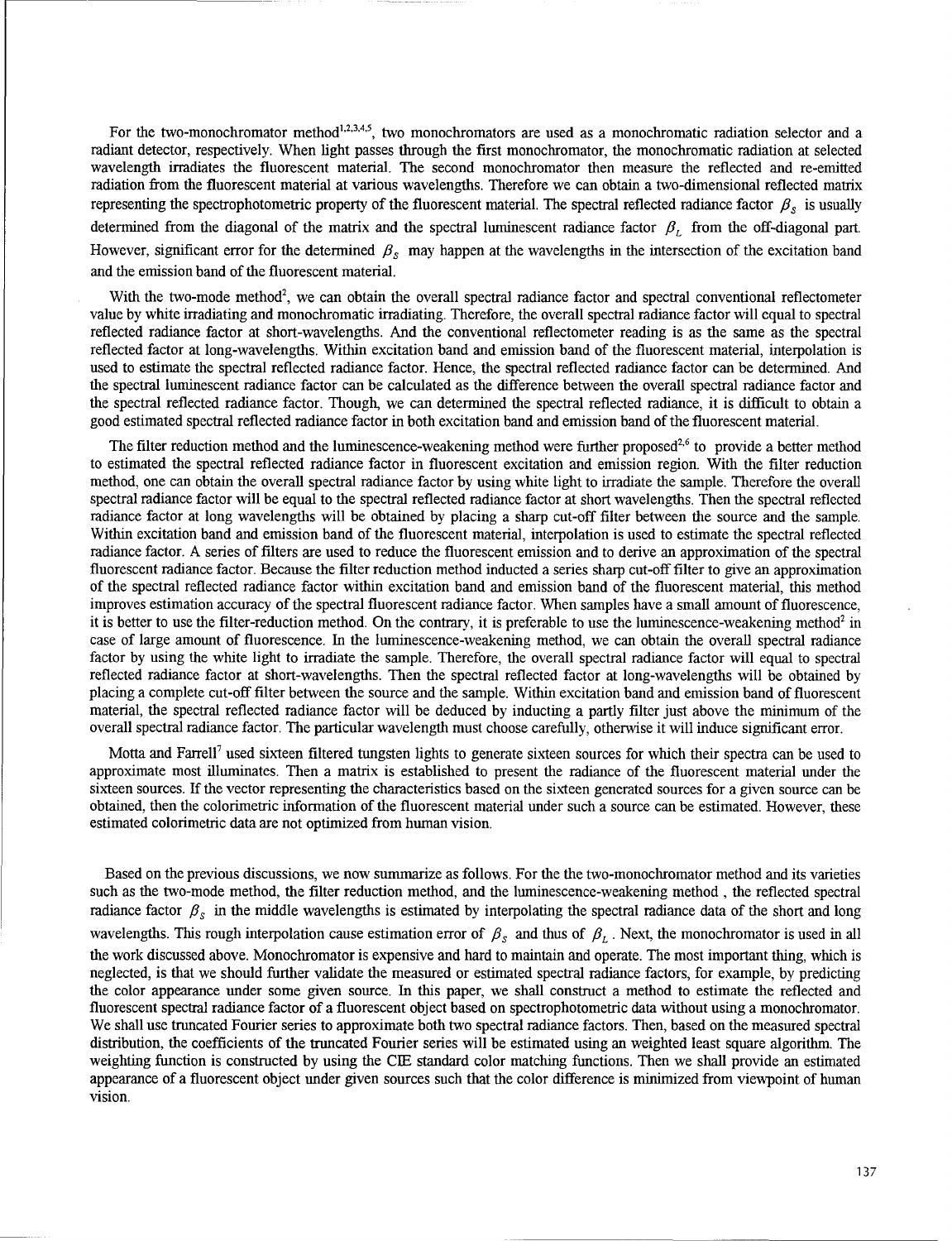The remaining of this paper is organized as follows. The spectral properties of fluorescent materials are discussed in Section 2. In Section 3, we shall describe the setup of our experimental environment. A least algorithm, which is used to estimate the spectral reflected radiance factor and the spectral fluorescent radiance factor, and experimental results are described in Section 4. Finally, conclusions are given in Section 5.

## 2. SPECTROPHOTOMETRIC **ANALYSIS AND** COLORIMETRIC **MEASUREMENT** OF **FLUORESCENT** MATERIALS

Usually, a fluorescent material is made of a substrate by adding some fluorescent agents. Therefore, due to fluorescence, the overall spectral radiance factor  $\beta_T(\lambda, u)$  of a material consists of two parts:

$$
\beta_{T}(\lambda, u) = \beta_{S}(\lambda) + \beta_{L}(\lambda, u)
$$
\n(1)

where  $\beta_s(\lambda)$  is the spectral radiance factor reflected by the substrate and  $\beta_t(\lambda, u)$  is that accounts for the fluorescence effect of the material. From viewpoint of spectrophotometric analysis made in equation (1), to determine the appearance of a fluorescent material irradiated by different source, it is important to find the two-dimensional spectral radiance function  $\beta_L(\lambda,u)$ .



Figure 1: The colorimetric measurement setup

Now we turn to discuss colorimetric measurement of fluorescent materials under the measurement structure shown in Figure 1. Let  $S(\lambda)$ ,  $L_{\text{prd}}(\lambda)$ ,  $L_{\text{obj\_flu}}(\lambda, u)$ , and  $L_{\text{obj\_sub}}(\lambda)$  be the spectral irradiance of the source, the spectral radiance of the reference white, the spectral radiance of the fluorescent agents, and the spectral radiance of the substrate, respectively. Then we define the spectral radiance coefficients of the reference white and the agents of fluorescent sample as

$$
q_{\text{pred}}(\lambda) = \frac{L_{\text{pred}}(\lambda)}{S(\lambda)}\tag{2}
$$

$$
q_{\textit{obj}}(\lambda, u) = \frac{L_{\textit{obj\_flu}}(\lambda, u)}{S(\lambda)}
$$
\n(3)

where u is the excited wavelength and  $\lambda$  is the emitted wavelength. Next, the spectral radiance factor of the fluorescent agent is defined as

$$
\beta_L(\lambda, u) = \frac{q_{obj\_flu}(\lambda, u)}{q_{prd}(\lambda)}
$$
\n(4)

With the definitions made in equations (2) and (3), the spectral function  $\beta_L(\lambda, u)$  in (4) can be rewritten as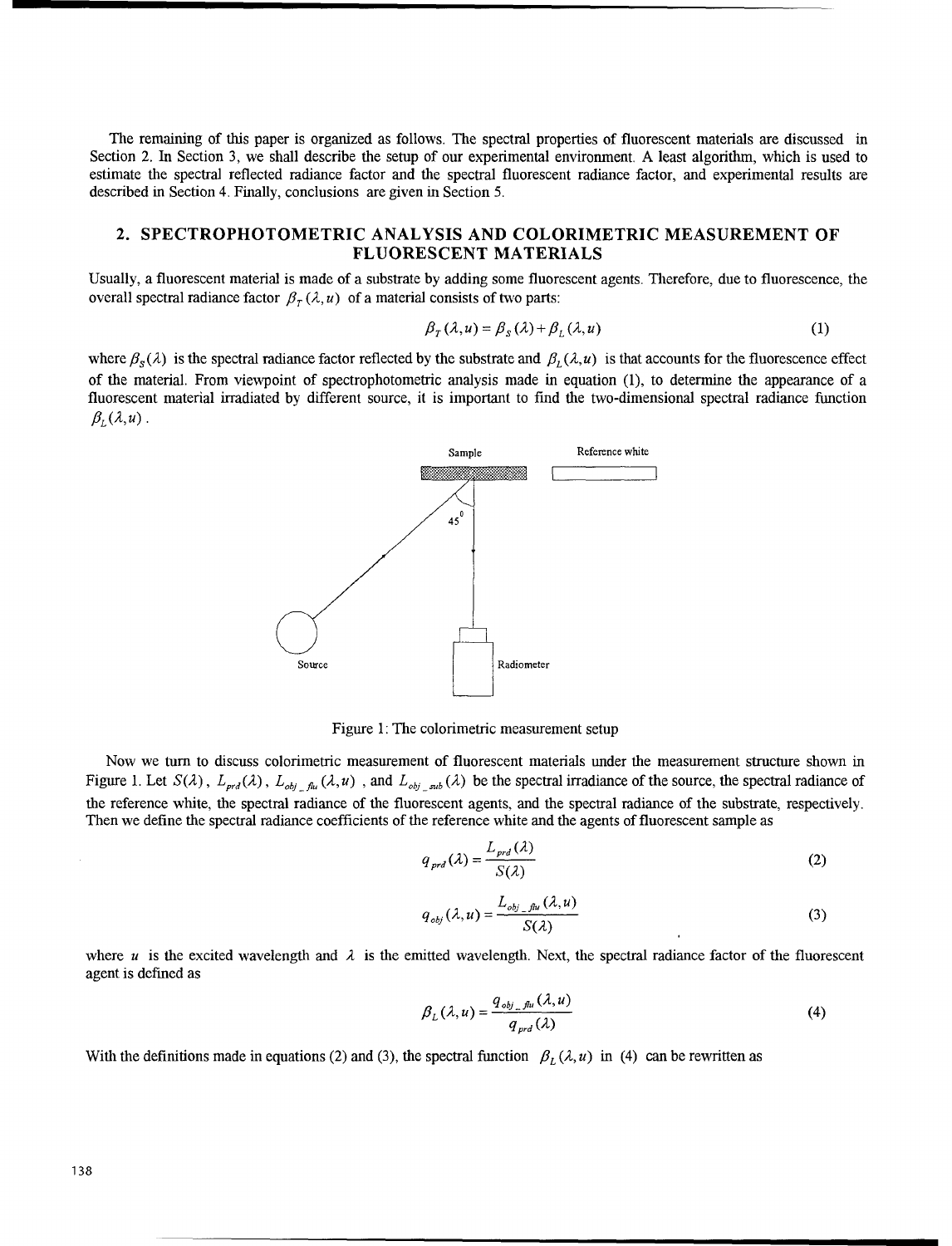$$
\beta_L(\lambda, u) = \frac{L_{obj\_flu}(\lambda, u)}{L_{ord}(\lambda)}
$$
\n(5)

Similarly, the spectral radiance factor of the substrate of fluorescent material is defined as

$$
\beta_{S}(\lambda) = \frac{L_{obj\_sub}(\lambda)}{L_{prd}(\lambda)}
$$
\n(6)

Then the overall spectral distribution  $C(\lambda)$  measured by the radiometer for the fluorescent sample is given by

$$
C(\lambda) = \int_{\nu} \beta_L(\lambda, u) S(u) du + \beta_S(\lambda) S(\lambda)
$$
\n(7)

By using the spectral function  $C(\lambda)$ , the colorimetric tristimulus values of the fluorescent under light source can be calculated as

$$
X_T = 100 \frac{\int_{\lambda} C(\lambda) \overline{x}(\lambda) d\lambda}{\int_{\lambda} S(\lambda) \overline{y}(\lambda) d\lambda} \quad Y_T = 100 \frac{\int_{\lambda} C(\lambda) \overline{y}(\lambda) d\lambda}{\int_{\lambda} S(\lambda) \overline{y}(\lambda) d\lambda} \quad Z_T = 100 \frac{\int_{\lambda} C(\lambda) \overline{z}(\lambda) d\lambda}{\int_{\lambda} S(\lambda) \overline{y}(\lambda) d\lambda}
$$

where  $\overline{x}(\lambda)$ ,  $\overline{y}(\lambda)$ , and  $\overline{z}(\lambda)$  are the CIE 1931 standard color matching functions.

#### **3.** EXPERIMENT **SETUP**

#### **3.1** Setup of experimental enviroment

In order to establish colorimetric and radiometric measurements for the fluorescent samples, we set up an experiment as shown in Figure 1. The measurement instrument setup follows the 45/0 geometry. Both the fluorescent sample and the reference white are irradiated by a source and their spectral radiance are measured by a spectroradiometer.

#### 3.2 Selection of Light Sources

To select the sources, we must consider the fluorescence phenomena of the samples. First, the fluorescence is excited within the short-wavelength range of the incident radiant energy. Next, the intensity of the fluorescent spectral radiance factor  $\beta_L(\lambda, u)$  is less than that of the reflected spectral radiance factor  $\beta_S(\lambda)$ . Therefore a source with its power distributed over long-wavelength range can be used to effectively estimate the spectral function  $\beta_s(\lambda)$ . However, to measure the fluorescent spectral function  $\beta_L(\lambda, u)$ , we need to select a source with rich excitation over short-wavelength range. We use seven different sources in our experiment. These sources are:

Source 1: a Tungsten lamp, Source 2: a test lamp from CVI corporation, Source 3: a Xenon lamp, Source 4: an approximate of the illuminant  $D_{65}$ ,

Source 5: the first test fluorescent lamp,

Source 6: the second test fluorescent lamp,

Source 7: the third test fluorescent lamp.

The relative spectral power distribution are show in Figure 2, Figure 3, Figure 4, Figure 5, Figure 6 , Figure 7, and Figure 8, respectively. Note that the power spectrums of Source 1 and Source 2 are mainly distributed over long-wavelength range while the excitation of short-wavelength range is richer for Source 3, Source 4, Source 5, Source **6,** and Source 7.

#### **3.3** Descriptions of the Fluorescent Samples

We will estimate the color appearance of three kinds of fluorescent samples under different sources. There are three fluorescent samples, which are yellow, pink, and white, respectively, to be tested.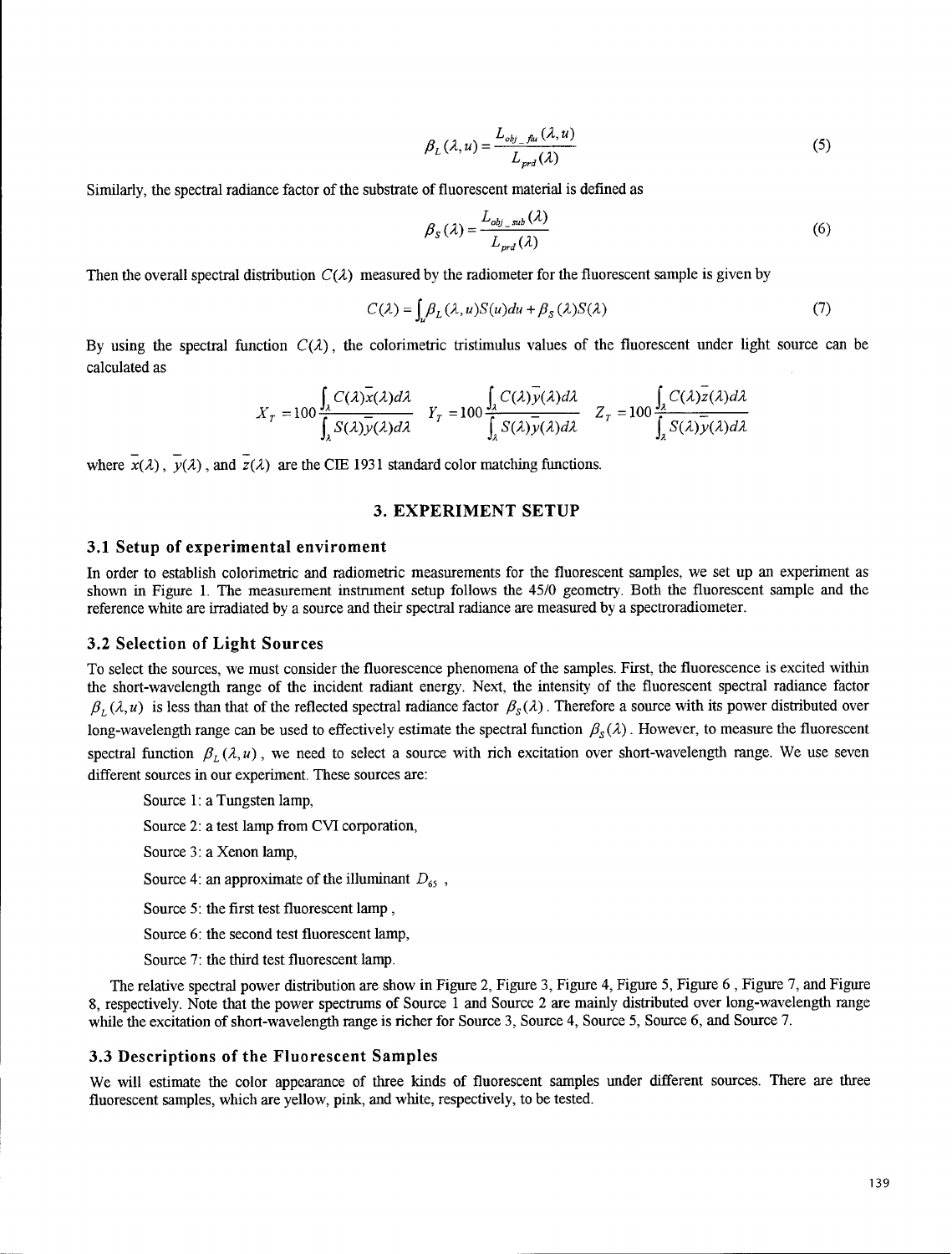

Figure 2: Relative spectral power distribution of Source 1 with 2nm sampling between 380-780nm



Figure 3: Relative spectral power distribution of Source 2 with 2nm sampling between 380-780nm



Figure 4: Relative spectral power distribution of Source 3 with 2nm sampling between 380-780nm



Figure 5: Relative spectral power distribution of Source 4 with 2nm sampling between 380-780nm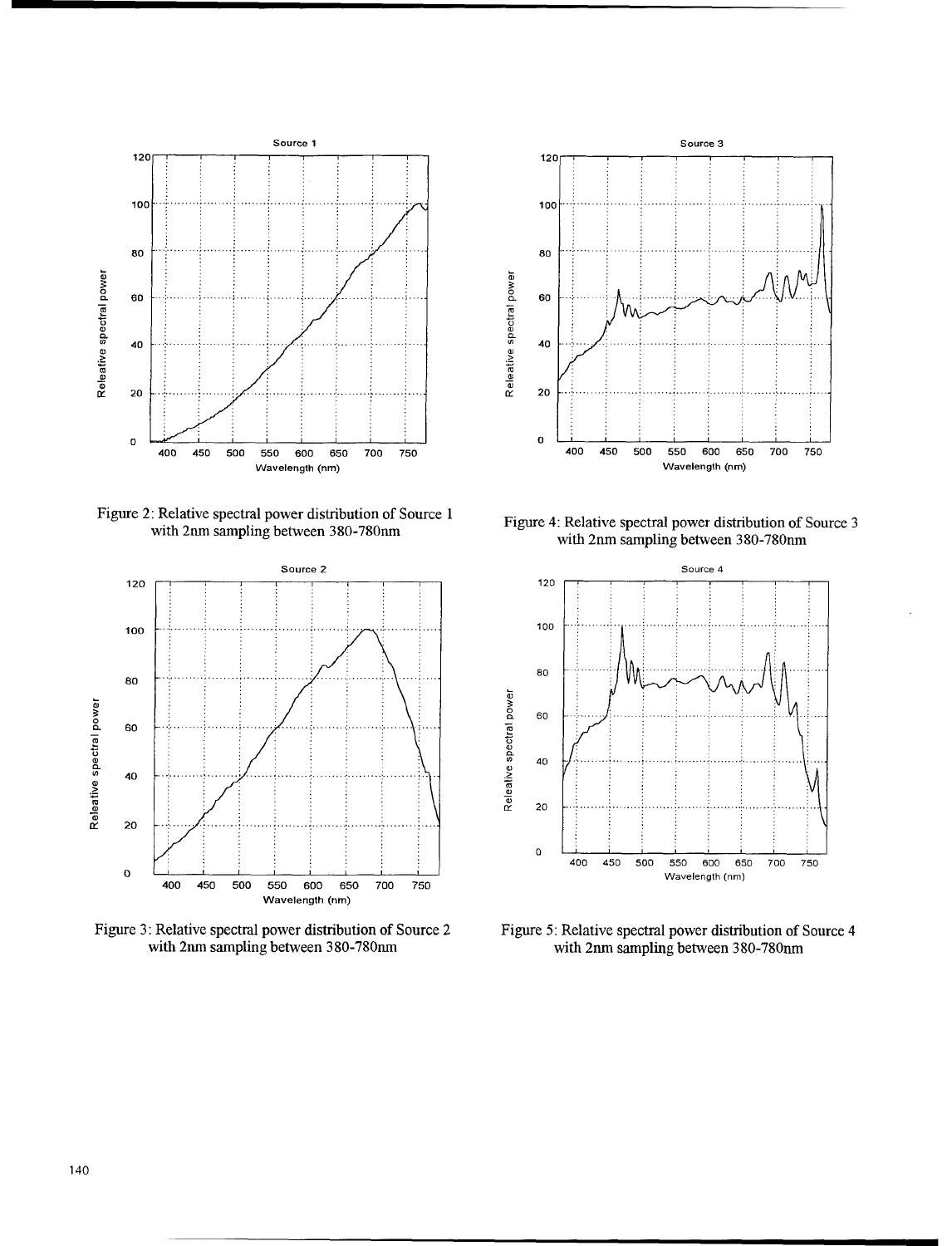

with 2nm sampling between 380-780nm



Figure 7: Relative spectral power distribution of Source 6 with 2nm sampling between 380-780nm

# 3.4 The Observer

The definition of observer in our experiment follows the **CIE** 1931 Standard Observer. The purpose of using the 45/0 geometry is to avoid re-excitation of the fluorescent materials. We use a spectroradiometer (PR-704) to measure the spectral distribution of the sample. The spectral distribution is sampled every 2am within the wavelength range from 380rnm to 780nm.

#### **3.5** Measurement Procedure

The spectral radiance of the reference white irradiated by the three different sources, Source 1 to Source 3, are measured by the spectroradiometer. Then, the spectral radiance function  $C(\lambda)$  for each tested fluorescent sample is measured with respect



Figure 6: Relative spectral power distribution of Source 5 Figure 8: Relative spectral power distribution of Source 7 with 2nm sampling between 380-780nm with 2nm sampling between 380-780nm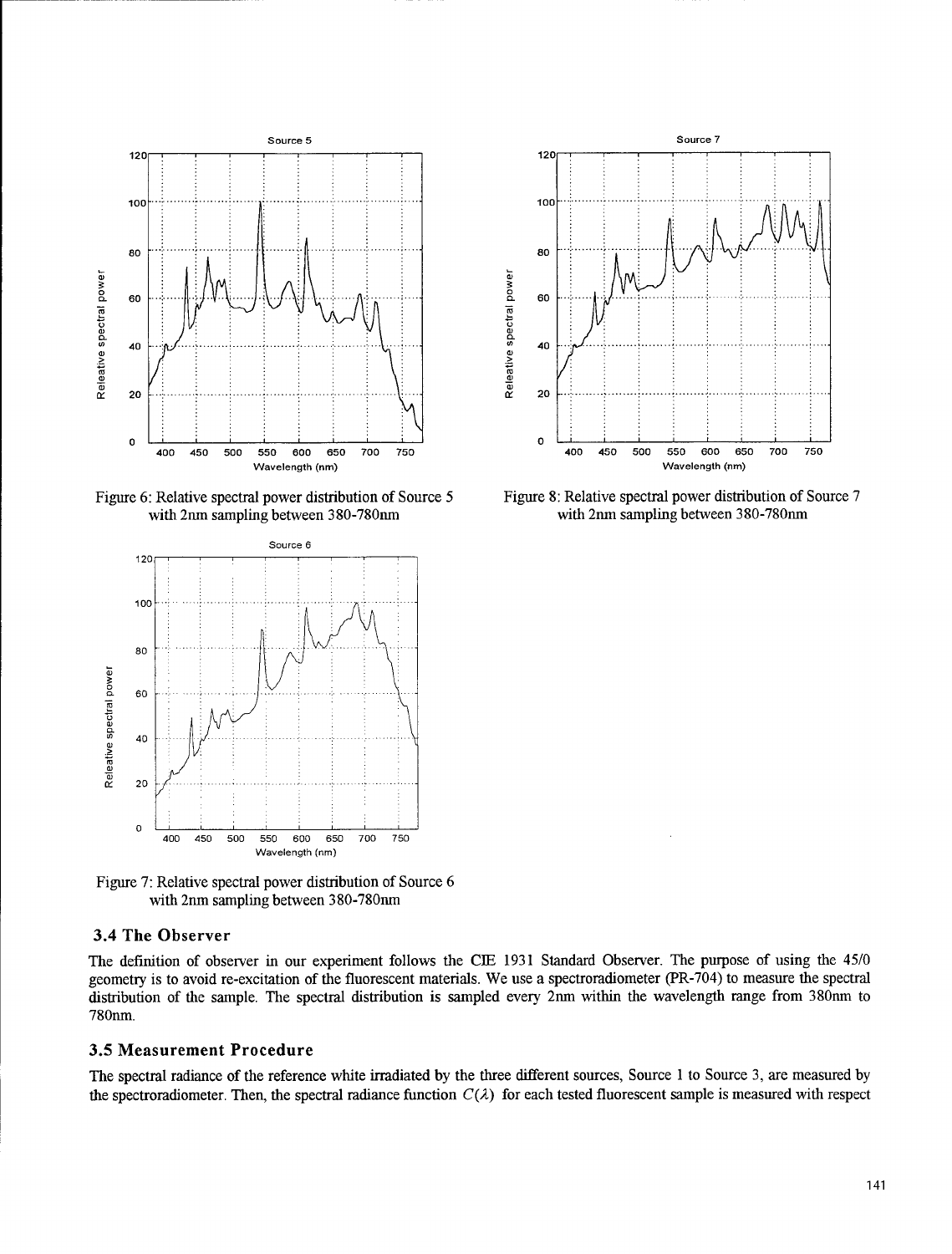to the three light sources. In order to reduce the effect of random fluctuation', each spectral distribution is obtained by averaging ten measurements.

## 4. SPECTRAL **ESTIMATION** ALGORITHM **AND** EXPERIMENTAL **RESULTS**

To estimate the spectral functions  $\beta_s(\lambda)$  and  $\beta_t(\lambda, u)$ , we use Fourier series expansions to represent these two functions. and equation (7) is transformed into the linear regression form in order to apply standard least square algorithm. In particular, to minimize the estimation error of the color appearance of a fluorescent sample, the cost function involved in the least square algorithm is weighted by a function which is the summation of the CIE color-matching functions  $\bar{x}(\lambda)$ ,  $\bar{y}(\lambda)$ , and  $\bar{z}(\lambda)$ . For each fluorescent sample, the measured spectral distribution under Source 1, Source 2, and Source 3, are used in the

least squared algorithm to obtain the estimated functions  $\hat{\beta}_s(\lambda)$  and  $\hat{\beta}_t(\lambda, u)$ . These estimated spectral radiance functions are then used to predict the tristimulus of the tested fluorescent samples under Source 4, Source 5, Source 6, and Source 7.

#### 4.1 Least Square Estimation Algorithm

For representing the spectral function  $\beta_L(\lambda, u)$ , we use a truncated two-dimension Fourier sine series expansion; and for the spectral reflected radiance factor  $\beta_s(\lambda)$ , a truncated one-dimension Fourier sine series expansion is used as follows. The estimated fluorescent spectral radiance factor is of the form:

$$
\hat{\beta}_L(\lambda, u) = \sum_{n=1}^{N-1} \sum_{m=1}^{N-1} \theta_{nm} \sin(\frac{n(\lambda - \lambda_0)\pi}{K}) \sin(\frac{m(u - u_0)\pi}{L})
$$
(8)

where K=L=400nm,  $\lambda_0 = u_0 = 380$ nm, and  $\theta_{nm}$  are the coefficients to be determined. The constant N=26 is the number of sinusoidal function used in the Fourier series expansion with respect to both the u axis and the  $\lambda$  axis. The structure of the estimated reflected spectral radiance function  $\hat{\beta}_s(\lambda)$  is given by

$$
\hat{\beta}_S(\lambda) = \sum_{\alpha=1}^{9-1} \delta_\alpha \sin(\frac{\alpha(\lambda - \lambda_0)\pi}{\Phi}) + \delta_0 \tag{9}
$$

where  $\Phi$  =400nm and  $\theta$  =51 is the number of coefficients,  $\delta_{\alpha}$  and  $\delta_0$ , in this series to be determined. Note that the number of all the coefficients to be determined in (8) and (9) is 676. This number is much less than that required in the twomonochomator method.

Since the spectral distribution  $C(\lambda)$  is measured every 2nm, the estimated total spectral radiance distribution  $\hat{C}(\lambda)$  is defined as

$$
\hat{C}(\lambda) = \sum_{\substack{u=380 \ u \text{ even}}}^{380} \sum_{n=1}^{N-1} \sum_{m=1}^{N-1} \theta_{nm} \sin(\frac{n(\lambda - \lambda_0)\pi}{K}) \sin(\frac{m(u - u_0)\pi}{L}) S(u) \Delta u + \left(\sum_{\alpha=1}^{9-1} \delta_{\alpha} \sin(\frac{\alpha(\lambda - \lambda_0)\pi}{\Phi}) + \delta_0 \right) S(\lambda)
$$
(10)

where  $\Delta u = 2$  nm. The above expression can be rewritten into linear regression which fits the setup in least square estimation. Define a regression vector  $h(\lambda)$  and a parameter vector  $\phi$  as

$$
h(\lambda) = [f_{1,1}(\lambda) \cdots f_{1,N-1}(\lambda) f_{2,1}(\lambda) \cdots f_{N-1,N-1}(\lambda) r_1(\lambda) \cdots r_{g-1}(\lambda) r_0(\lambda)]^T
$$
  

$$
\phi = [\theta_{1,1} \cdots \theta_{1,N-1} \theta_{2,1} \cdots \theta_{N-1,N-1} \delta_1 \cdots \delta_{g-1} \delta_0]^T
$$

where the superscript T denotes matrix transpose,  $r_0(\lambda) = S(\lambda)$ , and

$$
f_{nm}(\lambda) = \sin\left(\frac{n(\lambda - \lambda_0)\pi}{K}\right) \left( \sum_{\substack{u = 380 \\ u \text{ even}}}^{780} \sin\left(\frac{m(u - u_0)\pi}{L}\right) S(u) \Delta u \right), \qquad n, m = 1, ..., N - 1
$$

$$
r_{\alpha}(\lambda) = \sin\left(\frac{\alpha(\lambda - \lambda_0)\pi}{\Phi}\right) S(\lambda), \qquad \alpha = 1, ..., \theta - 1
$$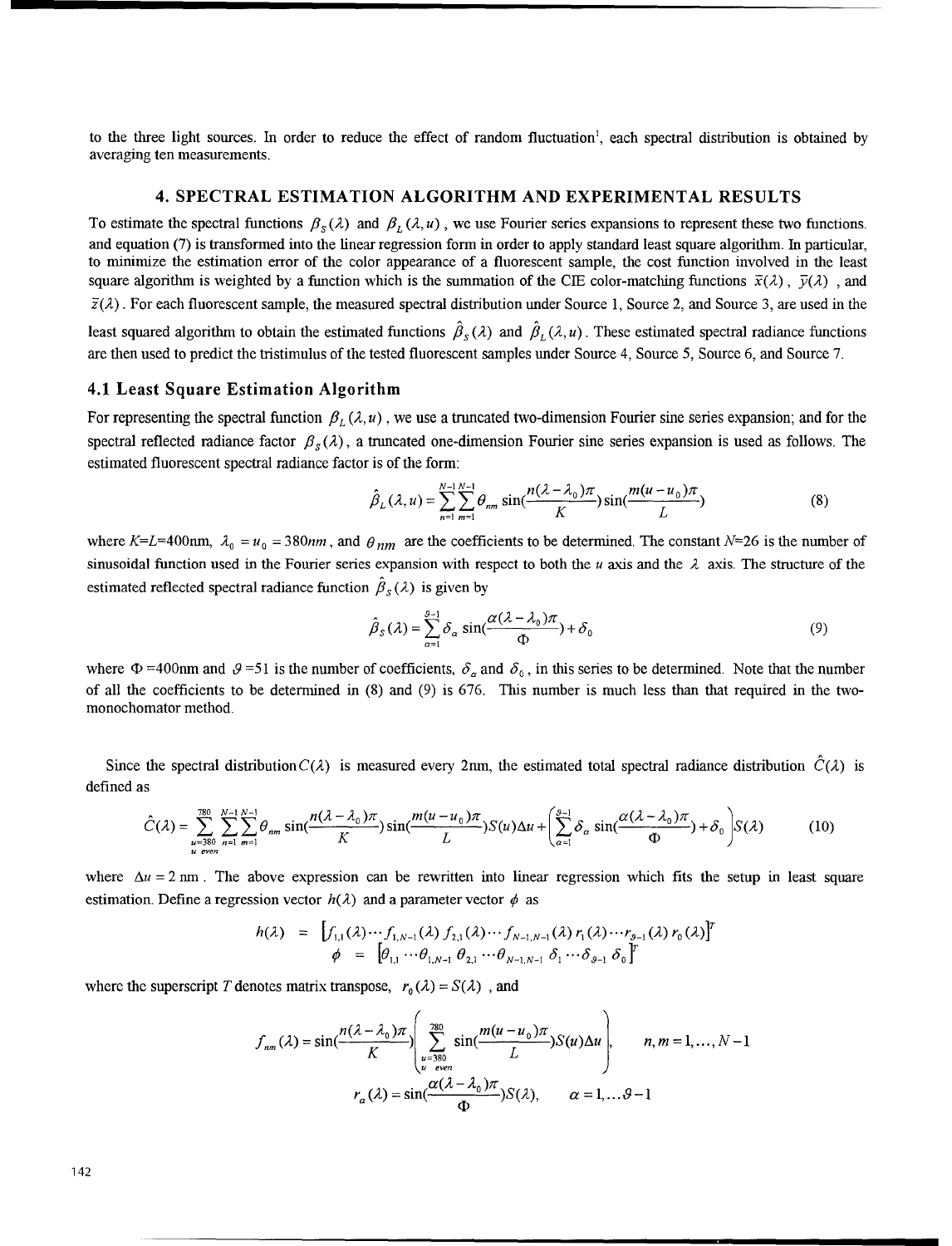Then equation (10) can be rewritten into a linear regression form as

$$
\hat{C}(\lambda) = h^T(\lambda)\phi
$$
 (11)

For any given estimated vector  $\phi$ , the spectral estimated error at wavelength  $\lambda$  is given by  $C(\lambda) - h^T(\lambda)\phi$ . Let  $\xi(\lambda)$  be a weighting function defined as

$$
\xi(\lambda) = \overline{x}(\lambda) + \overline{y}(\lambda) + \overline{z}(\lambda)
$$
\n(12)

where  $\bar{x}(\lambda)$ ,  $\bar{y}(\lambda)$ , and  $\bar{z}(\lambda)$  are the CIE 1931 standard color-matching functions. The weighting function  $\xi(\lambda)$  is used to emphasize the effective wavelength range for human vision. By the definitions of the **CIE** 1931 standard color-matching functions, we can find that the effective wavelength region for human vision is between 380nm and *750nm* which is the union of the supports of the functions  $\bar{x}(\lambda)$ ,  $\bar{y}(\lambda)$ , and  $\bar{z}(\lambda)$ . In order to minimize the color difference from human vision coordinate (X, Y, Z), the weighting function  $\xi(\lambda)$  is included in the least square algorithm to specify the wavelength range within which the spectral estimation error is more significant.

There are three sets of spectral distributions irradiated by Source 1 to Source 3 to be used for training the estimated parameter vector  $\hat{\phi}$ . Each spectral set is sampled every 2nm from 380nm to 780nm. Denote  $C_i(\lambda)$ ,  $j = 1,2,3$ , as the measured overall spectral radiance function and  $h_i(\lambda)$  as its related regression vector under Source 1, Source 2, and Source 3, respectively. Define a sequence of wavelengths as  $\lambda_i = 380 + 2j$  nm,  $j = 0, \ldots, 200$ . Also define the following vectors and matrix as

$$
\overline{\xi}^T = \left[ \xi(\lambda_0) \cdots \xi(\lambda_{200}) \xi(\lambda_0) \cdots \xi(\lambda_{200}) \xi(\lambda_0) \cdots \xi(\lambda_{200}) \right]
$$
\n
$$
\overline{C}^T = \left[ C_1(\lambda_0) \cdots C_1(\lambda_{200}) \ C_2(\lambda_0) \cdots C_2(\lambda_{200}) \ C_3(\lambda_0) \cdots C_3(\lambda_{200}) \right]
$$
\n
$$
\overline{h}^T = \left[ h_1(\lambda_0) \cdots h_1(\lambda_{200}) \ h_2(\lambda_0) \cdots h_2(\lambda_{200}) \ h_3(\lambda_0) \cdots h_3(\lambda_{200}) \right]
$$

Now denote  $\bar{\xi}_i$  and  $\bar{C}_i$  as the i-th entry of the vectors  $\bar{\xi}$  and  $\bar{C}$ , respectively. Let  $\bar{h}_i$  be the transpose of the *i*-th row vector of  $\overline{h}$ . Then the cost function to be minimized in the least square algorithm is defined as

$$
J(\phi) = \frac{1}{2} \sum_{i=1}^{603} \overline{\xi}_i (\overline{C}_i - \overline{h}_i^T \phi)^2
$$
 (13)

The best parameter vector estimate which minimizes the cost function  $J(\phi)$  is denoted as  $\hat{\phi}_{LS}$ , i.e.,

$$
\hat{\phi}_{LS} = \argmin_{\phi} J(\phi)
$$

A recursive algorithm to compute  $\hat{\phi}_{LS}$  is given by

$$
\hat{\phi}_{i} = \hat{\phi}_{i-1} + \frac{P_{i-2} \overline{\xi}_{i-1} \overline{h}_{i-1}}{1 + \overline{h}^{T} \overline{h}_{i-1} P_{i-2} \overline{h}_{i-1}} \left[ \overline{C}_{i} - \overline{h}_{i-1}^{T} \hat{\phi}_{i-1} \right]
$$
\n
$$
P_{i-1} = P_{i-2} - \frac{P_{i-2} \overline{h}_{i-1} \overline{h}_{i-1}^{T} P_{i-2}}{1 + \overline{h}^{T} \overline{h}_{i-1} P_{i-2} \overline{h}_{i-1}} , \qquad i = 2, ..., 603
$$
\n(14)

where the initial data  $\hat{\phi}_1$  can be arbitrarily given and  $P_0$  must be a positive definite matrix. The last estimate  $\hat{\phi}_{603}$  is set to  $\ddot{\phi}_{LS}$ .

By the proposed weighted least square algorithm, we can obtain the estimated reflected spectral radiance function  $\hat{\beta}_s(\lambda)$ and the estimated fluorescent spectral radiance function  $\hat{\beta}_L(\lambda, u)$  for each fluorescent sample. By using equation (10), we can construct the spectral radiance function  $\hat{C}(\lambda)$  that estimates the spectral radiance function  $C(\lambda)$  for the test fluorescent samples under Source 4, Source 5, Source 6, and Source 7. Comparisons of the estimated overall spectral radiance function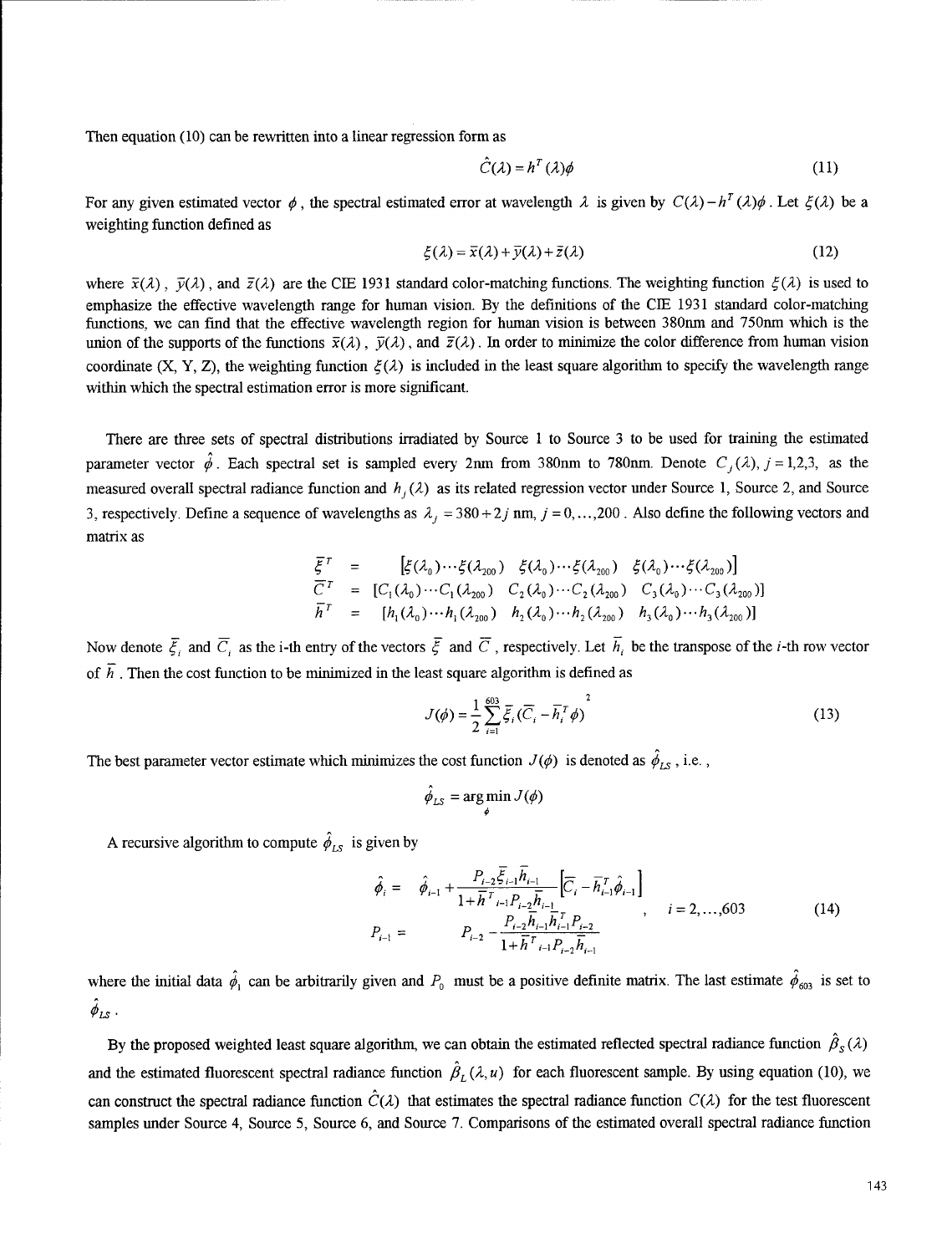$\hat{C}(\lambda)$  and the measured one  $C(\lambda)$  for the three fluorescent samples under different sources are illustrated in Figure 9 to Figure 14. In these figures, the measured spectral function  $C(\lambda)$  is well approximated by its estimated one. The approximation error for the measured spectral radiance function  $C(\lambda)$  leads to color difference. Color differences in terms of CIELAB Color Difference Formulae for each fluorescent sample under Source 1 to Source 7 are presented in Table 1. The values of  $\Delta E_{ab}^*$  under Source 1, Source 2, and Source 3 in Table 1 are very small because the measured spectral distribution under these sources are used to train the parameter estimates in the least square algorithm. The estimated spectral functions  $\hat{\beta}_{s}(\lambda)$  and  $\hat{\beta}_{t}(\lambda, u)$  are then used to predict the color appearance of fluorescent samples under Source 4, Source 5, Source 6, and Source7. Since the measured spectral data under Source 4, Source 5, Source 6,and Source7 are not used in the least square algorithm, the values of  $\Delta E_{ab}^*$  under these sources are usually larger. It is more difficult to decrease the values of  $\Delta E_{ab}^*$  under Source 5, Source 6, and Source 7 since these sources are mainly based on fluorescent lamps, which have discrete spectral distributions.

| $\Delta E_{ab}^*$ | Source 1 | Source 2 | Source 3 | Source 4 | Source 5-7              |
|-------------------|----------|----------|----------|----------|-------------------------|
| Sample 1          | 0.0010   | 0.0001   | 0.0011   | 3.55     | $6.73$ (under Source 5) |
| Sample 2          | 0.0013   | 0.00001  | 0.0014   | 3.59     | 8.81(under Source 6)    |
| Sample 3          | 0.0130   | 0.0060   | 0.0003   | 4.6      | 4.41(under Source 7)    |

Table **1:** Color differences of the fluorescent samples under different sources

## **5. CONCLUSIONS**

In this paper, we have presented a method to estimate the reflected and fluorescent spectral radiance factor of a fluorescent object based on spectrophotometric data without using a monochromator. We use truncated Fourier series to approximate both two spectral radiance factors. The total number of parameters to be determined and recorded are much lees than that in the two-monochromator method. With the special weighted least square algorithm, we are able to provide estimated color appearance of test fluorescent objects under different sources such that the color difference is minimized from viewpoint of human vision. With the experiment test made in Section 4, the proposed method can be effectively used to predict color appearance for the applications of fluorescent materials such as fluorescent dyestuff, fluorescent ink, and brightening agents.

#### **ACKNOWLEDGMENTS**

This study and related instruments are supported by Opto-Electronics & Systems Laboratories of Industrial Technology Research Institute.

### **REFERENCES**

- 1. G. Wyszecki and W. **S,** Stiles, *Color Science: Concepts and Methods, Quantitative Data and Formulae,* 2nd edition., John Wiley & Sons, New York, 1982.
- 2. R. W. G. Hunt, *Measuring colour,* Ellis Horwood, New York, 1991.
- 3. D. Gundlach and H. Terstiege, "Problems in Measurement of Fluorescent Materials," *Color Research and Application,* Vol 19, Num. 6, December, 1994.
- 4. Frederick T. Simon, Rober A. Funk and Ann Campbell Laidlaw, "Match Prediction of Highly Fluorescent Colors," *Color Research andApplication,* Vol 19, Num 6, December, 1994.
- 5. *Methods of Measurement for colour of Fluorescent Object,* JIS Z 8717.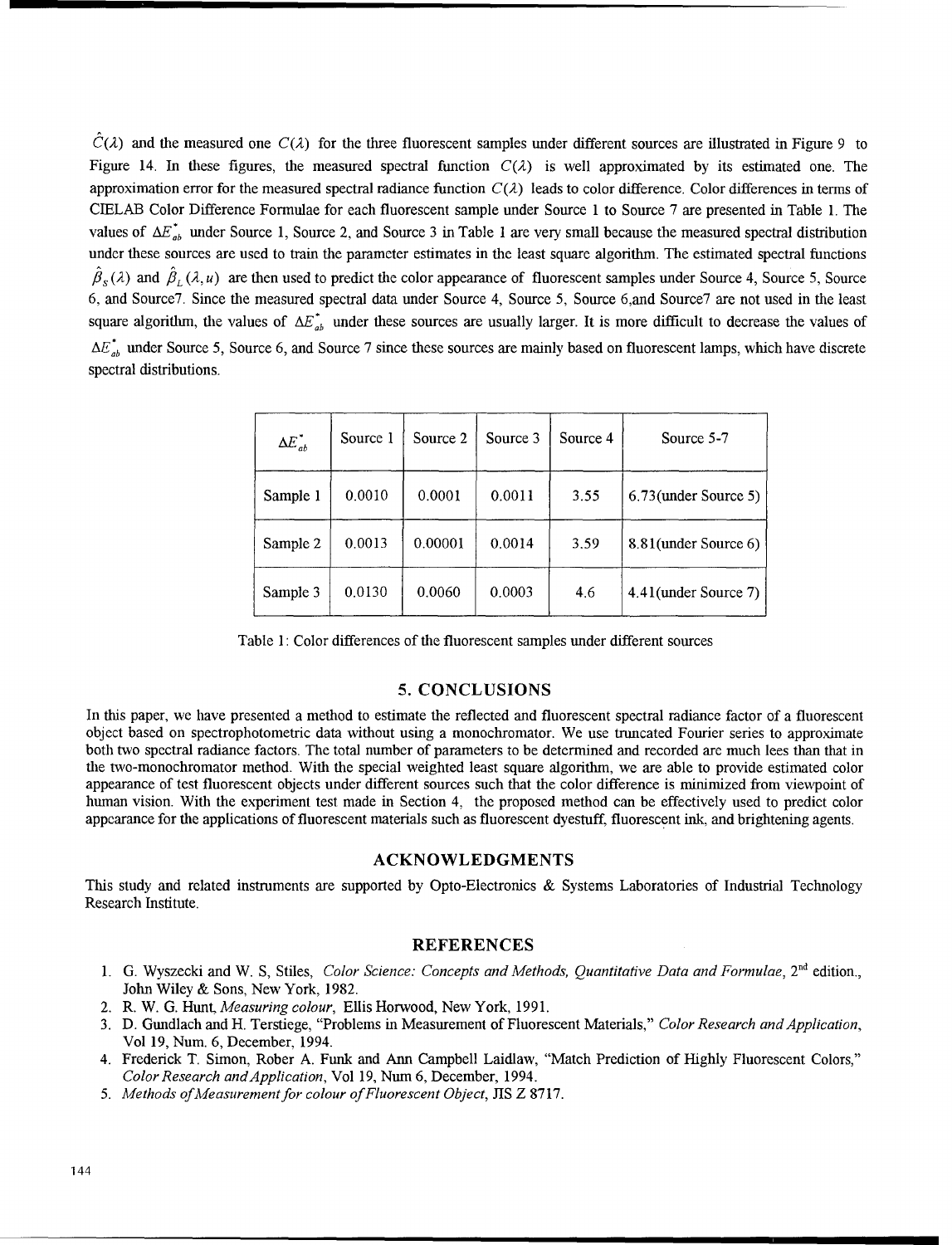- 6. F. W. Billmeyer, "Metrology, Documentary Standards, and Color Specifications for Fluorescent Materials," Color Research and Application, Vol 19, Num 6, December, 1994.
- 7. Ricardo Motta, and Joyce Farrel, "A simplified Method for Colorimetric Characterization of Fluorescent Inks," IS&T and SID's Color Imaging Conference: Transforms & Transportability of Color, 1993.
- 8. L. Ljung, System Identification: Theory for the User, Prentice Hall, New York, 1987.



Figure 9: Comparison of  $C(\lambda)$  and  $\hat{C}(\lambda)$  for the yellow fluorescent sample under Source 4.

Figure 10: Comparison of  $C(\lambda)$  and  $\hat{C}(\lambda)$  for the pink fluorescent sample under Source 4.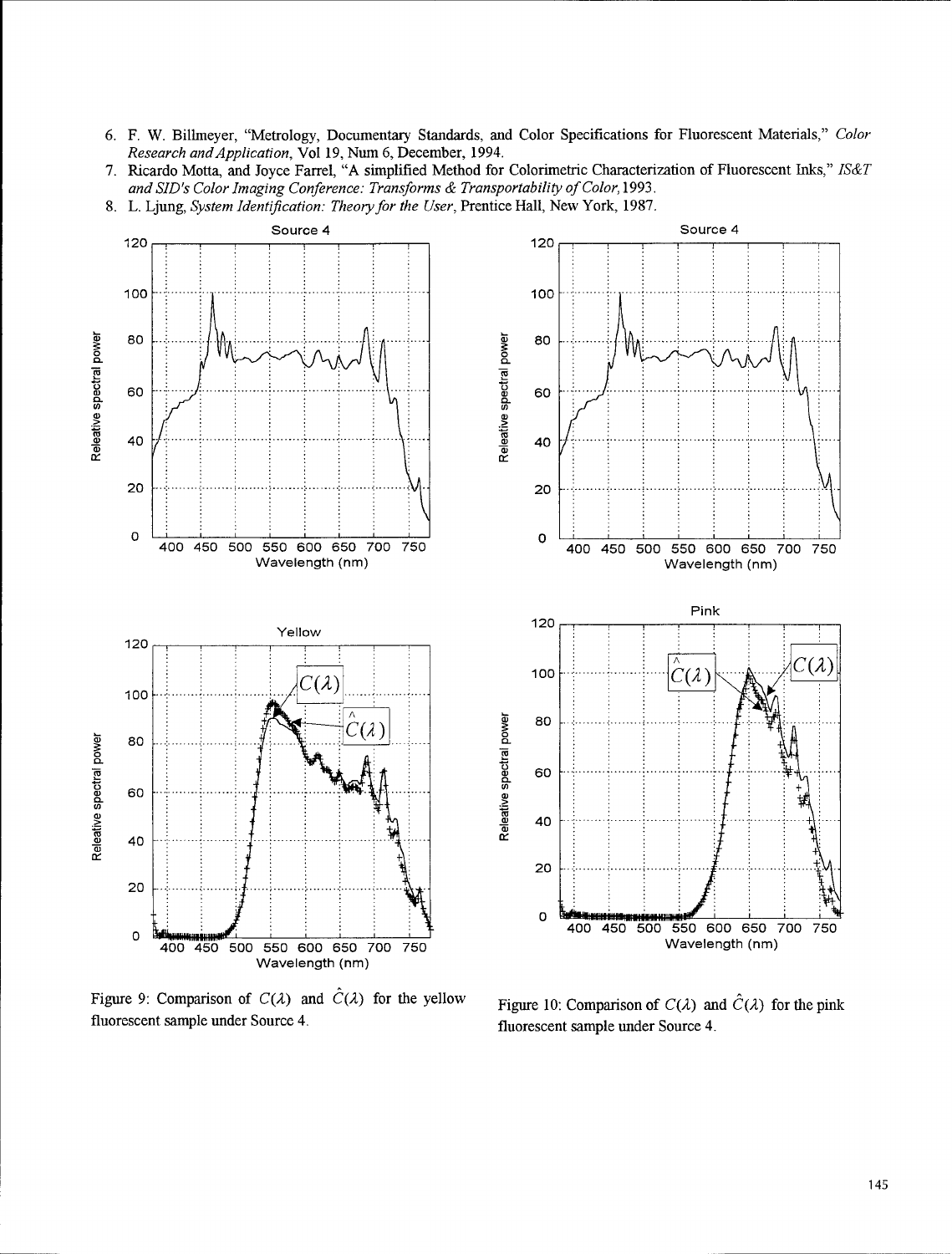

Figure 11: Comparison of  $C(\lambda)$  and  $\hat{C}(\lambda)$  for the white fluorescent sample under Source 4.

Figure 12: Comparison of  $C(\lambda)$  and  $\hat{C}(\lambda)$  for the yellow fluorescent sample under Source 5.